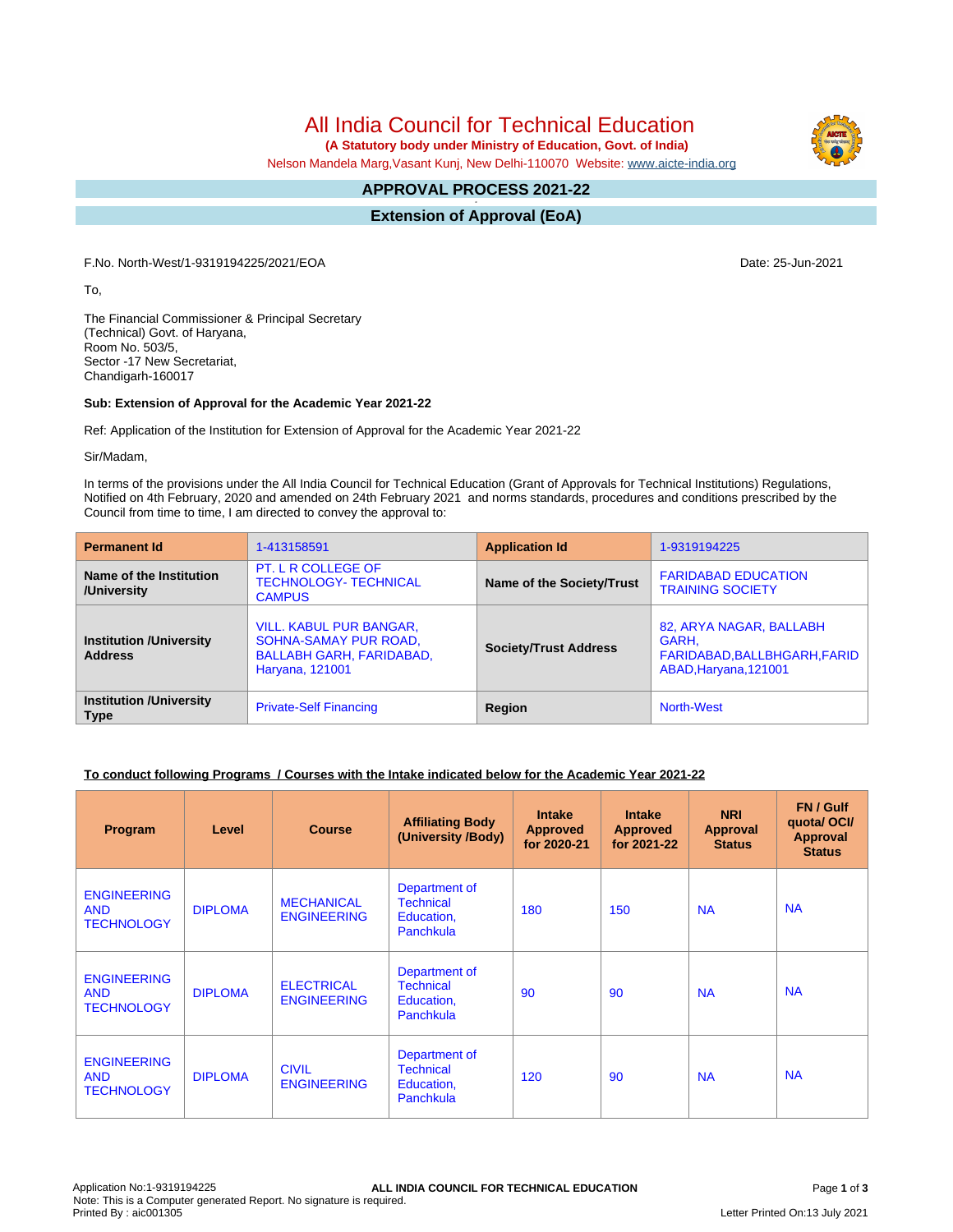| <b>ENGINEERING</b><br><b>AND</b><br><b>TECHNOLOGY</b> | <b>UNDER</b><br><b>GRADUATE</b> | <b>ELECTRICAL</b><br><b>ENGINEERING</b>                          | <b>Maharshi</b><br><b>Dayanand</b><br><b>University, Rohtak</b> | 30 | 30 | <b>NA</b> | <b>NA</b> |
|-------------------------------------------------------|---------------------------------|------------------------------------------------------------------|-----------------------------------------------------------------|----|----|-----------|-----------|
| <b>ENGINEERING</b><br><b>AND</b><br><b>TECHNOLOGY</b> | <b>UNDER</b><br><b>GRADUATE</b> | <b>CIVIL</b><br><b>ENGINEERING</b>                               | <b>Maharshi</b><br><b>Dayanand</b><br><b>University, Rohtak</b> | 30 | 30 | <b>NA</b> | <b>NA</b> |
| <b>ENGINEERING</b><br><b>AND</b><br><b>TECHNOLOGY</b> | <b>UNDER</b><br><b>GRADUATE</b> | <b>COMPUTER</b><br><b>SCIENCE AND</b><br><b>ENGINEERING</b>      | <b>Maharshi</b><br><b>Dayanand</b><br>University, Rohtak        | 30 | 30 | <b>NA</b> | <b>NA</b> |
| <b>ENGINEERING</b><br><b>AND</b><br><b>TECHNOLOGY</b> | <b>UNDER</b><br><b>GRADUATE</b> | <b>MECHANICAL</b><br><b>ENGINEERING</b>                          | <b>Maharshi</b><br><b>Dayanand</b><br><b>University, Rohtak</b> | 60 | 60 | <b>NA</b> | <b>NA</b> |
| <b>ENGINEERING</b><br><b>AND</b><br><b>TECHNOLOGY</b> | <b>UNDER</b><br><b>GRADUATE</b> | <b>ELECTRONICS &amp;</b><br><b>COMMUNICATIO</b><br><b>N ENGG</b> | <b>Maharshi</b><br><b>Dayanand</b><br><b>University, Rohtak</b> | 30 | 30 | <b>NA</b> | <b>NA</b> |
| <b>ENGINEERING</b><br><b>AND</b><br><b>TECHNOLOGY</b> | <b>DIPLOMA</b>                  | <b>ARCHITECTURE</b><br><b>ASSITANTSHIP</b>                       | Department of<br><b>Technical</b><br>Education,<br>Panchkula    | 60 | 30 | <b>NA</b> | <b>NA</b> |
| <b>ENGINEERING</b><br><b>AND</b><br><b>TECHNOLOGY</b> | <b>DIPLOMA</b>                  | <b>ELECTRONICS &amp;</b><br><b>COMMUNICATIO</b><br><b>N ENGG</b> | Department of<br><b>Technical</b><br>Education,<br>Panchkula    | 60 | 30 | <b>NA</b> | <b>NA</b> |
| <b>ENGINEERING</b><br><b>AND</b><br><b>TECHNOLOGY</b> | <b>DIPLOMA</b>                  | <b>COMPUTER</b><br><b>SCIENCE &amp;</b><br><b>ENGINEERING</b>    | Department of<br><b>Technical</b><br>Education,<br>Panchkula    | 60 | 60 | <b>NA</b> | <b>NA</b> |
| <b>ENGINEERING</b><br><b>AND</b><br><b>TECHNOLOGY</b> | <b>POST</b><br><b>GRADUATE</b>  | <b>COMPUTER</b><br><b>SCEINCE &amp;</b><br><b>ENGINEERING</b>    | Maharshi<br><b>Dayanand</b><br><b>University, Rohtak</b>        | 12 | 12 | <b>NA</b> | <b>NA</b> |
| <b>ENGINEERING</b><br><b>AND</b><br><b>TECHNOLOGY</b> | <b>POST</b><br><b>GRADUATE</b>  | <b>COMPUTER</b><br><b>SCEINCE &amp;</b><br><b>ENGINEERING</b>    | <b>Maharshi</b><br><b>Dayanand</b><br><b>University, Rohtak</b> | 12 | 12 | <b>NA</b> | <b>NA</b> |

**It is mandatory to comply with all the essential requirements as given in APH 2021-22 (Appendix 6)**